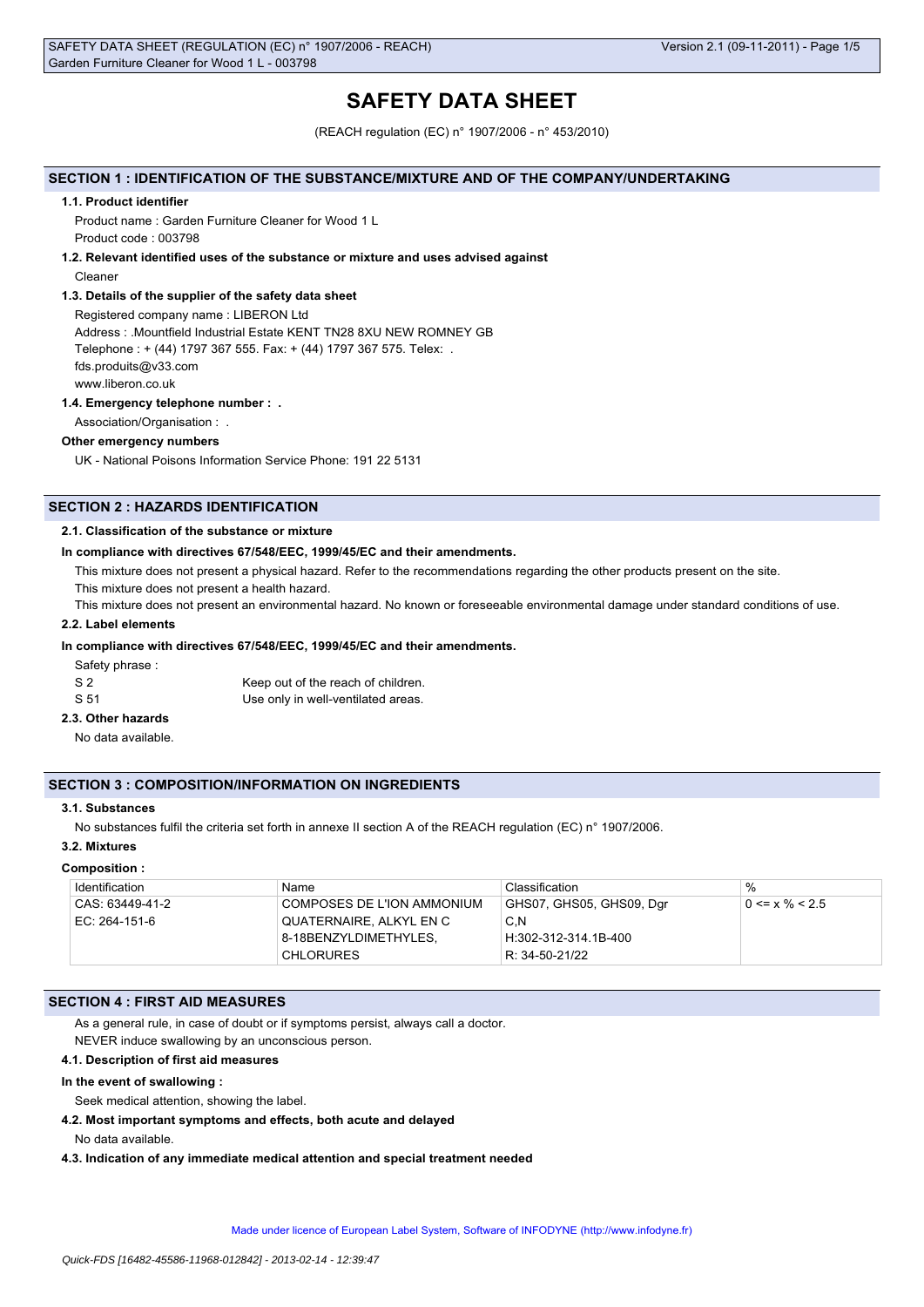Version 2.1 (09-11-2011) - Page 2/5

# **SECTION 5 : FIREFIGHTING MEASURES**

Non-flammable.

# **5.1. Extinguishing media**

# **5.2. Special hazards arising from the substance or mixture**

A fire will often produce a thick black smoke. Exposure to decomposition products may be hazardous to health. Do not breathe in smoke.

# **5.3. Advice for firefighters**

No data available.

# **SECTION 6 : ACCIDENTAL RELEASE MEASURES**

## **6.1. Personal precautions, protective equipment and emergency procedures**

Consult the safety measures listed under headings 7 and 8.

## **For fire-fighters**

Fire-fighters will be equipped with suitable personal protective equipment (See section 8).

# **6.2. Environmental precautions**

Contain and control the leaks or spills with non-combustible absorbent materials such as sand, earth, vermiculite, diatomaceous earth in drums for waste disposal.

Prevent any material from entering drains or waterways.

# **6.3. Methods and material for containment and cleaning up**

Clean preferably with a detergent, do not use solvents.

# **6.4. Reference to other sections**

No data available.

## **SECTION 7 : HANDLING AND STORAGE**

Requirements relating to storage premises apply to all facilities where the mixture is handled.

## **7.1. Precautions for safe handling**

Always wash hands after handling.

#### **Fire prevention :**

Prevent access by unauthorised personnel.

#### **Recommended equipment and procedures :**

For personal protection, see section 8.

Observe precautions stated on label and also industrial safety regulations.

## **Prohibited equipment and procedures :**

# No smoking, eating or drinking in areas where the mixture is used.

# **7.2. Conditions for safe storage, including any incompatibilities**

No data available.

#### **Storage**

Keep out of reach of children.

Do not allow to freeze

# **Packaging**

Always keep in packaging made of an identical material to the original.

# **7.3. Specific end use(s)**

No data available.

## **SECTION 8 : EXPOSURE CONTROLS/PERSONAL PROTECTION**

#### **8.1. Control parameters**

No data available.

## **8.2. Exposure controls**

## **Personal protection measures, such as personal protective equipment**

Use personal protective equipment that is clean and has been properly maintained.

Store personal protective equipment in a clean place, away from the work area.

Never eat, drink or smoke during use. Remove and wash contaminated clothing before re-using. Ensure that there is adequate ventilation, especially in confined areas.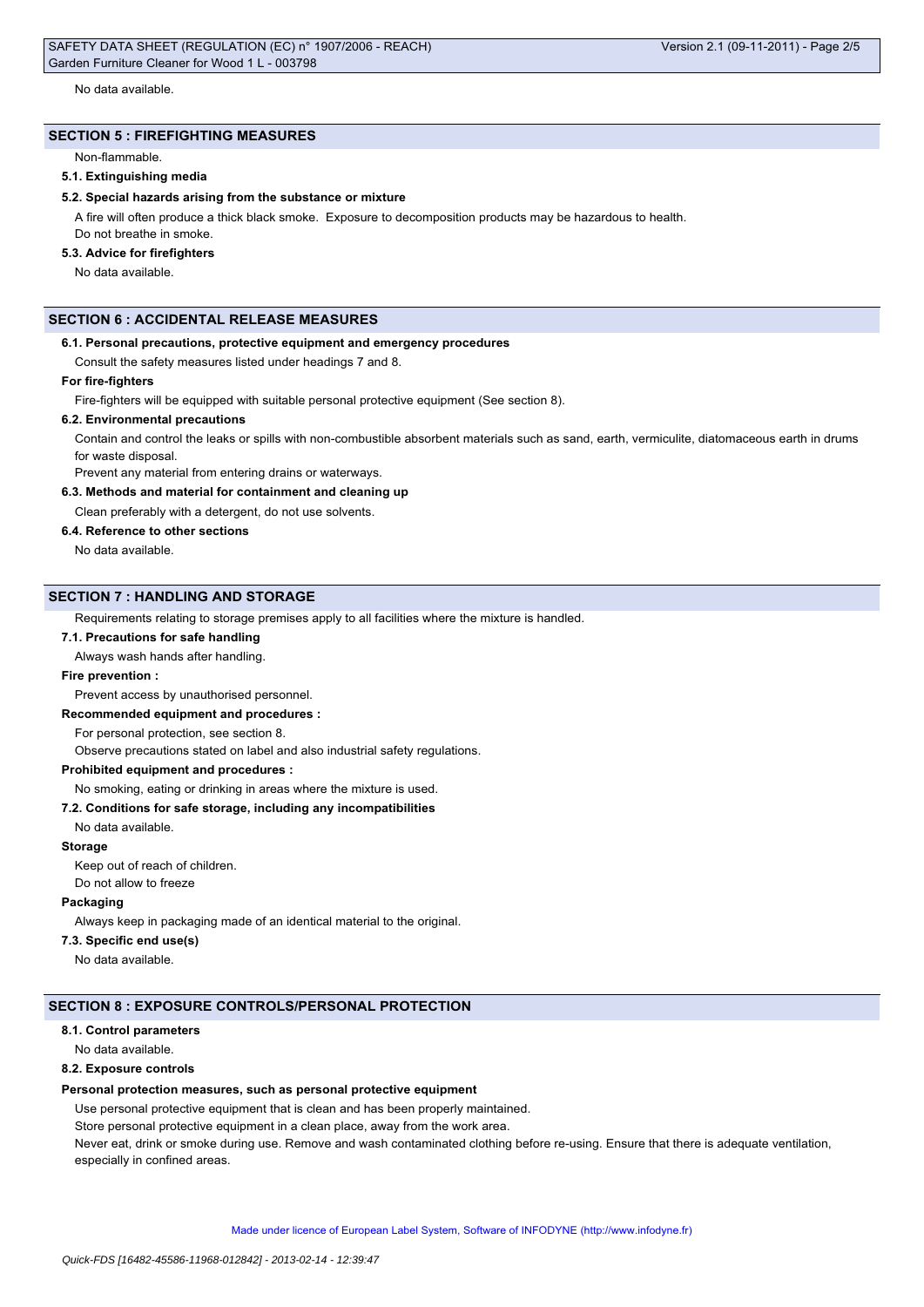## **- Eye / face protection**

Avoid contact with eyes.

Use eye protectors designed to protect against liquid splashes

Before handling, wear safety goggles in accordance with standard EN166.

#### **- Hand protection**

Wear suitable protective gloves in the event of prolonged or repeated skin contact.

Type of gloves recommended :

- Natural latex

- Nitrile rubber (butadiene-acrylonitrile copolymer rubber (NBR))

- PVC (polyvinyl chloride)
- Butyl Rubber (Isobutylene-isoprene copolymer)

## **- Body protection**

Work clothing worn by personnel shall be laundered regularly.

After contact with the product, all parts of the body that have been soiled must be washed.

## **SECTION 9 : PHYSICAL AND CHEMICAL PROPERTIES**

## **9.1. Information on basic physical and chemical properties**

## **General information :**

| Physical state:                                        | fluid liquid. |  |
|--------------------------------------------------------|---------------|--|
| Important health, safety and environmental information |               |  |
|                                                        | neutral.      |  |
| pH:                                                    | $7.50$ .      |  |
| Flash point interval:                                  | not relevant. |  |
| Vapour pressure :                                      | not relevant. |  |
| Density:                                               | $=$           |  |
| Water solubility:                                      | Dilutable.    |  |

## **9.2. Other information**

No data available.

# **SECTION 10 : STABILITY AND REACTIVITY**

## **10.1. Reactivity**

No data available.

# **10.2. Chemical stability**

This mixture is stable under the recommended handling and storage conditions in section 7.

#### **10.3. Possibility of hazardous reactions**

No data available.

#### **10.4. Conditions to avoid**

Avoid :

- frost

## **10.5. Incompatible materials**

## **10.6. Hazardous decomposition products**

The thermal decomposition may release/form :

# **SECTION 11 : TOXICOLOGICAL INFORMATION**

## **11.1. Information on toxicological effects**

Repeated or prolonged contact with the mixture may cause removal of natural oil from the skin resulting in non-allergic contact dermatitis and absorption through the skin.

#### **11.1.1. Substances**

No toxicological data available for the substances.

## **11.1.2. Mixture**

No toxicological data available for the mixture.

# **SECTION 12 : ECOLOGICAL INFORMATION**

# **12.1. Toxicity**

#### **12.1.1. Substances**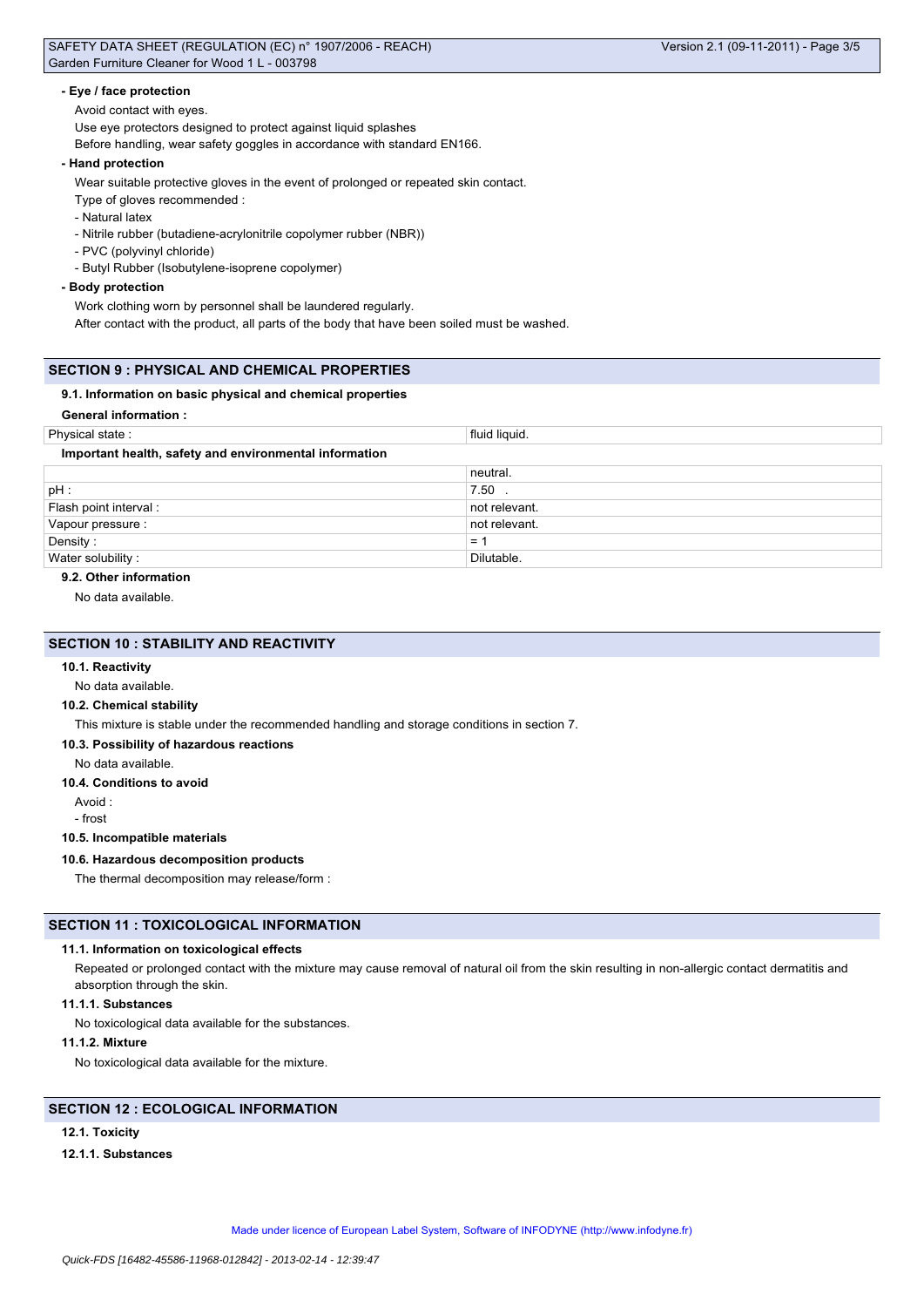No aquatic toxicity data available for the substances.

#### **12.1.2. Mixtures**

No aquatic toxicity data available for the mixture.

#### **12.2. Persistence and degradability**

No data available.

#### **12.3. Bioaccumulative potential**

No data available.

#### **12.4. Mobility in soil**

No data available.

# **12.5. Results of PBT and vPvB assessment**

No data available.

# **12.6. Other adverse effects**

No data available.

# **SECTION 13 : DISPOSAL CONSIDERATIONS**

Proper waste management of the mixture and/or its container must be determined in accordance with Directive 2008/98/EC.

## **13.1. Waste treatment methods**

Do not pour into drains or waterways.

# **Waste :**

Waste management is carried out without endangering human health, without harming the environment and, in particular without risk to water, air, soil, plants or animals.

Recycle or dispose of waste in compliance with current legislation, preferably via a certified collector or company.

Do not contaminate the ground or water with waste, do not dispose of waste into the environment.

## **Soiled packaging :**

Empty container completely. Keep label(s) on container.

Give to a certified disposal contractor.

## **SECTION 14 : TRANSPORT INFORMATION**

Exempt from transport classification and labelling.

Transport product in compliance with provisions of the ADR for road, RID for rail, IMDG for sea and ICAO/IATA for air transport (ADR 2011 -IMDG 2010 - ICAO/IATA 2011).

# **SECTION 15 : REGULATORY INFORMATION**

**15.1. Safety, health and environmental regulations/legislation specific for the substance or mixture**

**- Particular provisions :**

No data available.

**15.2. Chemical safety assessment**

No data available.

### **SECTION 16 : OTHER INFORMATION**

Since the user's working conditions are not known by us, the information supplied on this safety data sheet is based on our current level of knowledge and on national and community regulations.

The mixture must not be used for other uses than those specified in section 1 without having first obtained written handling instructions. It is at all times the responsibility of the user to take all necessary measures to comply with legal requirements and local regulations. The information in this safety data sheet must be regarded as a description of the safety requirements relating to the mixture and not as a guarantee of the properties thereof.

## **Title for H, EUH and R indications mentioned in section 3 :**

| H302    | Harmful if swallowed.                          |
|---------|------------------------------------------------|
| H312    | Harmful in contact with skin.                  |
| H314    | Causes severe skin burns and eye damage.       |
| H400    | Very toxic to aquatic life.                    |
| R 21/22 | Harmful in contact with skin and if swallowed. |
| R 34    | Causes burns.                                  |
| R 50    | Very toxic to aquatic organisms.               |

# **Abbreviations :**

ADR : European agreement concerning the international carriage of dangerous goods by Road.